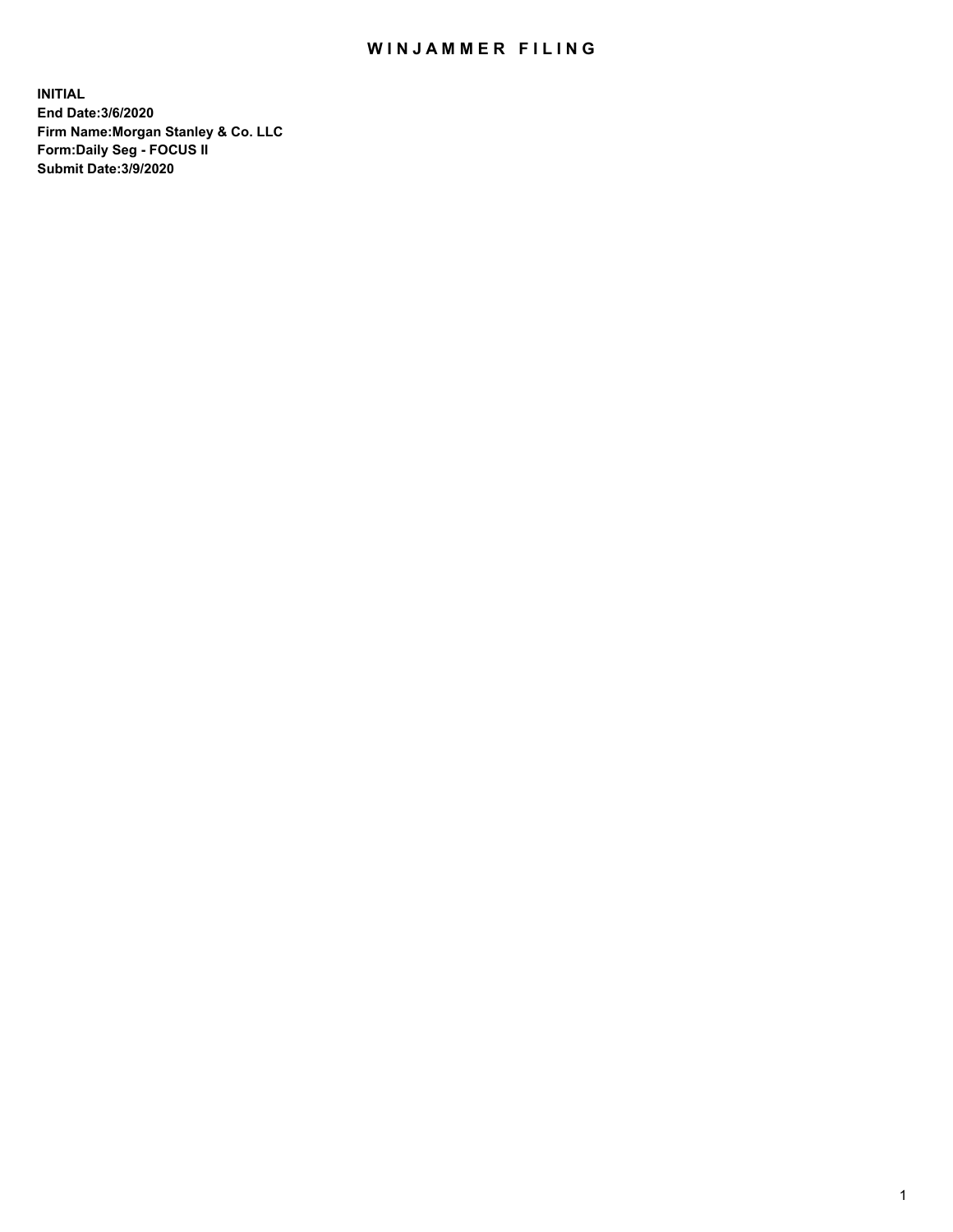**INITIAL End Date:3/6/2020 Firm Name:Morgan Stanley & Co. LLC Form:Daily Seg - FOCUS II Submit Date:3/9/2020 Daily Segregation - Cover Page**

| Name of Company                                                                                                       | Morgan Stanley & Co. LLC     |
|-----------------------------------------------------------------------------------------------------------------------|------------------------------|
| <b>Contact Name</b>                                                                                                   | <b>Ikram Shah</b>            |
| <b>Contact Phone Number</b>                                                                                           | 212-276-0963                 |
| <b>Contact Email Address</b>                                                                                          | lkram.shah@morganstanley.com |
| FCM's Customer Segregated Funds Residual Interest Target (choose one):<br>a. Minimum dollar amount: ; or              | 235,000,000                  |
| b. Minimum percentage of customer segregated funds required:% ; or<br>c. Dollar amount range between: and; or         | <u>0</u><br><u>00</u>        |
| d. Percentage range of customer segregated funds required between: % and %.                                           | 00                           |
| FCM's Customer Secured Amount Funds Residual Interest Target (choose one):                                            |                              |
| a. Minimum dollar amount: : or<br>b. Minimum percentage of customer secured funds required:%; or                      | 140,000,000<br><u>0</u>      |
| c. Dollar amount range between: and; or                                                                               | 0 <sub>0</sub>               |
| d. Percentage range of customer secured funds required between:% and%.                                                | 0 <sub>0</sub>               |
| FCM's Cleared Swaps Customer Collateral Residual Interest Target (choose one):                                        |                              |
| a. Minimum dollar amount: ; or                                                                                        | 92,000,000                   |
| b. Minimum percentage of cleared swaps customer collateral required:% ; or<br>c. Dollar amount range between: and; or | <u>0</u><br>0 Q              |
| d. Percentage range of cleared swaps customer collateral required between:% and%.                                     | 0 <sub>0</sub>               |
|                                                                                                                       |                              |

Attach supporting documents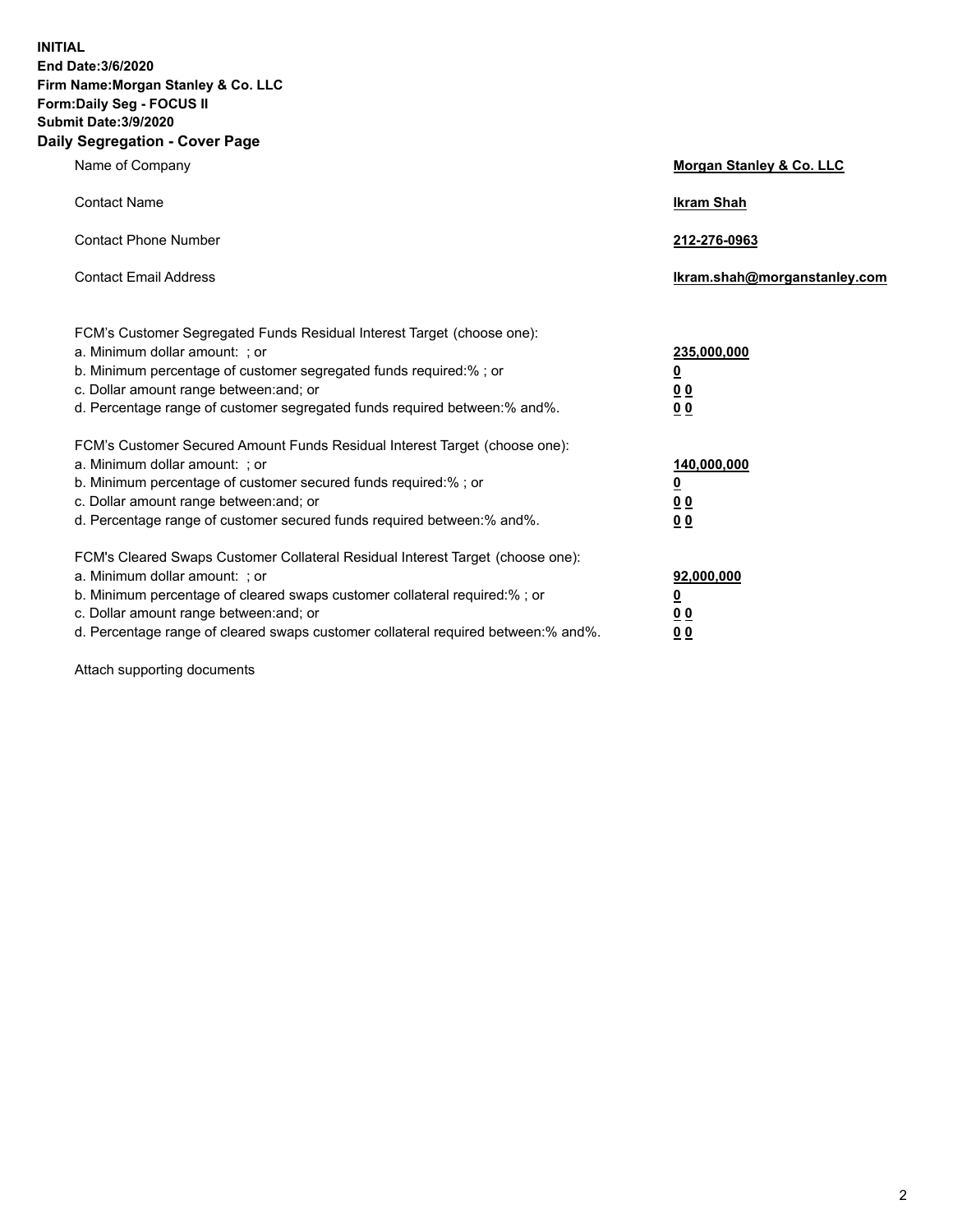| <b>INITIAL</b> | End Date: 3/6/2020<br>Firm Name: Morgan Stanley & Co. LLC<br>Form: Daily Seg - FOCUS II<br><b>Submit Date: 3/9/2020</b><br><b>Daily Segregation - Secured Amounts</b> |                                                               |
|----------------|-----------------------------------------------------------------------------------------------------------------------------------------------------------------------|---------------------------------------------------------------|
|                | Foreign Futures and Foreign Options Secured Amounts<br>Amount required to be set aside pursuant to law, rule or regulation of a foreign                               | $0$ [7305]                                                    |
|                | government or a rule of a self-regulatory organization authorized thereunder                                                                                          |                                                               |
| 1.             | Net ledger balance - Foreign Futures and Foreign Option Trading - All Customers<br>A. Cash                                                                            | 4,345,080,206 [7315]                                          |
| 2.             | B. Securities (at market)<br>Net unrealized profit (loss) in open futures contracts traded on a foreign board of trade                                                | 2,116,058,508 [7317]<br>-1,491,688,141 [7325]                 |
| 3.             | Exchange traded options                                                                                                                                               |                                                               |
|                | a. Market value of open option contracts purchased on a foreign board of trade                                                                                        | 9,948,628 [7335]                                              |
|                | b. Market value of open contracts granted (sold) on a foreign board of trade                                                                                          | -8,836,194 [7337]                                             |
| 4.             | Net equity (deficit) (add lines 1. 2. and 3.)                                                                                                                         | 4,970,563,007 [7345]                                          |
| 5.             | Account liquidating to a deficit and account with a debit balances - gross amount<br>Less: amount offset by customer owned securities                                 | 497,894,463 [7351]<br>-494,196,318 [7352] 3,698,145<br>[7354] |
| 6.             | Amount required to be set aside as the secured amount - Net Liquidating Equity<br>Method (add lines 4 and 5)                                                          | 4,974,261,152 [7355]                                          |
| 7.             | Greater of amount required to be set aside pursuant to foreign jurisdiction (above) or line                                                                           | 4,974,261,152 <sub>[7360]</sub>                               |
|                | 6.                                                                                                                                                                    |                                                               |
| 1.             | FUNDS DEPOSITED IN SEPARATE REGULATION 30.7 ACCOUNTS<br>Cash in banks                                                                                                 |                                                               |
|                | A. Banks located in the United States                                                                                                                                 | 281,849,284 [7500]                                            |
|                | B. Other banks qualified under Regulation 30.7                                                                                                                        | 687,186,593 [7520] 969,035,877<br>[7530]                      |
| 2.             | <b>Securities</b>                                                                                                                                                     |                                                               |
|                | A. In safekeeping with banks located in the United States                                                                                                             | 414,119,077 [7540]                                            |
|                | B. In safekeeping with other banks qualified under Regulation 30.7                                                                                                    | 0 [7560] 414,119,077 [7570]                                   |
| 3.             | Equities with registered futures commission merchants<br>A. Cash                                                                                                      |                                                               |
|                | <b>B.</b> Securities                                                                                                                                                  | 15,740,234 [7580]<br>$0$ [7590]                               |
|                | C. Unrealized gain (loss) on open futures contracts                                                                                                                   | 2,596,167 [7600]                                              |
|                | D. Value of long option contracts                                                                                                                                     | $0$ [7610]                                                    |
|                | E. Value of short option contracts                                                                                                                                    | <u>0</u> [7615] <b>18,336,401</b> [7620]                      |
| 4.             | Amounts held by clearing organizations of foreign boards of trade                                                                                                     |                                                               |
|                | A. Cash                                                                                                                                                               | $0$ [7640]                                                    |
|                | <b>B.</b> Securities                                                                                                                                                  | $0$ [7650]                                                    |
|                | C. Amount due to (from) clearing organization - daily variation                                                                                                       | $0$ [7660]                                                    |
|                | D. Value of long option contracts                                                                                                                                     | $0$ [7670]                                                    |
| 5.             | E. Value of short option contracts                                                                                                                                    | 0 [7675] 0 [7680]                                             |
|                | Amounts held by members of foreign boards of trade<br>A. Cash                                                                                                         | 3,595,436,010 [7700]                                          |
|                | <b>B.</b> Securities                                                                                                                                                  | 1,701,939,432 [7710]                                          |
|                | C. Unrealized gain (loss) on open futures contracts                                                                                                                   | -1,494,284,308 [7720]                                         |
|                | D. Value of long option contracts                                                                                                                                     | 9,948,628 [7730]                                              |
|                | E. Value of short option contracts                                                                                                                                    | -8,836,194 [7735] 3,804,203,568                               |
|                |                                                                                                                                                                       | [7740]                                                        |
| 6.             | Amounts with other depositories designated by a foreign board of trade                                                                                                | $0$ [7760]                                                    |
| 7.             | Segregated funds on hand                                                                                                                                              | $0$ [7765]                                                    |
| 8.             | Total funds in separate section 30.7 accounts                                                                                                                         | 5,205,694,923 [7770]                                          |
| 9.             | Excess (deficiency) Set Aside for Secured Amount (subtract line 7 Secured Statement<br>Page 1 from Line 8)                                                            | 231,433,771 [7380]                                            |
| 10.            | Management Target Amount for Excess funds in separate section 30.7 accounts                                                                                           | 140,000,000 [7780]                                            |

11. Excess (deficiency) funds in separate 30.7 accounts over (under) Management Target **91,433,771** [7785]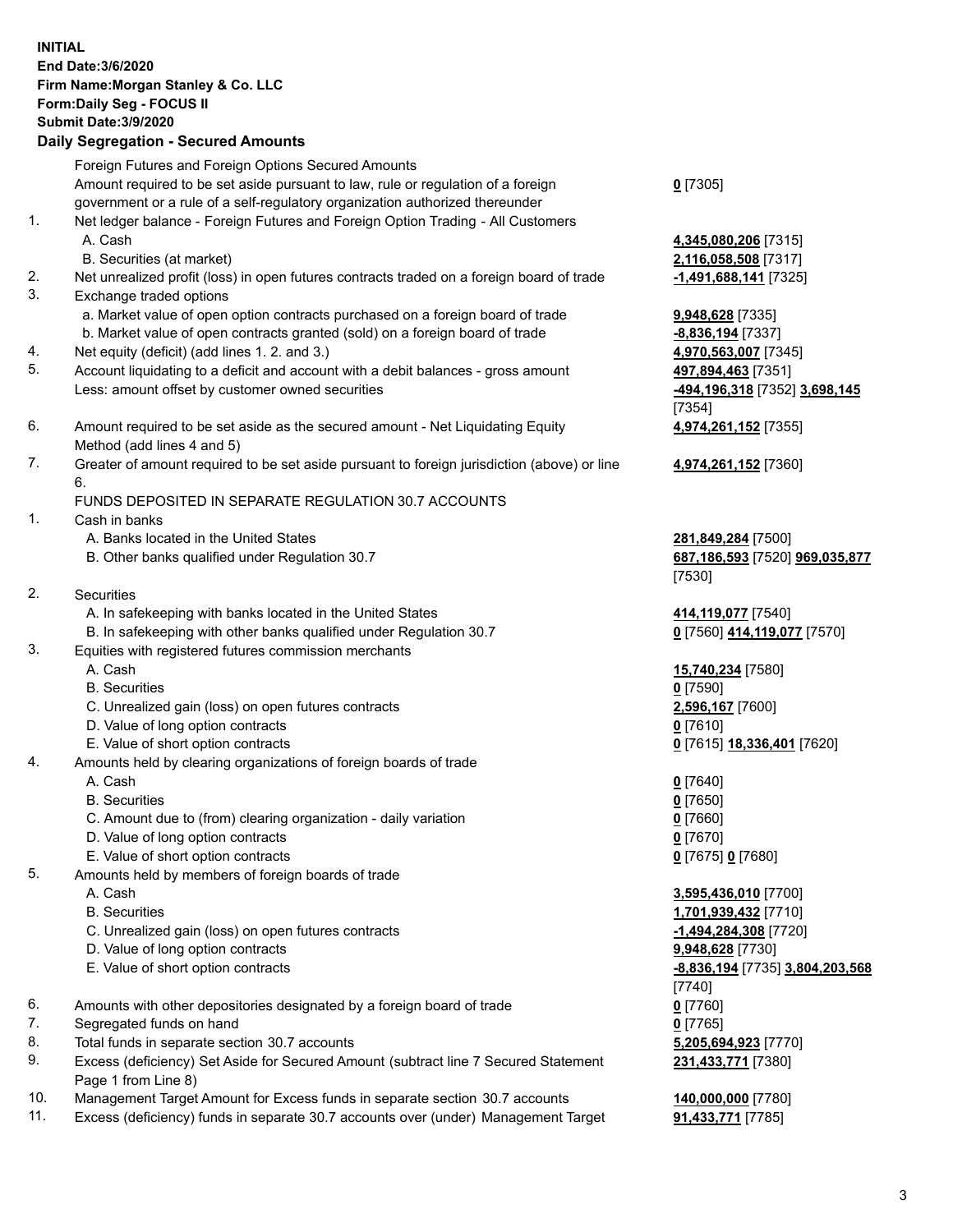|     | <b>INITIAL</b>                                                                                 |                                   |
|-----|------------------------------------------------------------------------------------------------|-----------------------------------|
|     | End Date: 3/6/2020                                                                             |                                   |
|     | Firm Name: Morgan Stanley & Co. LLC                                                            |                                   |
|     | Form: Daily Seg - FOCUS II                                                                     |                                   |
|     | Submit Date: 3/9/2020                                                                          |                                   |
|     | Daily Segregation - Segregation Statement                                                      |                                   |
|     | SEGREGATION REQUIREMENTS(Section 4d(2) of the CEAct)                                           |                                   |
| 1.  | Net ledger balance                                                                             |                                   |
|     | A. Cash                                                                                        | 10,095,966,792 [7010]             |
|     | B. Securities (at market)                                                                      | 6,492,742,471 [7020]              |
| 2.  | Net unrealized profit (loss) in open futures contracts traded on a contract market             | 3,378,437,738 [7030]              |
| 3.  | Exchange traded options                                                                        |                                   |
|     | A. Add market value of open option contracts purchased on a contract market                    | 808,490,183 [7032]                |
|     | B. Deduct market value of open option contracts granted (sold) on a contract market            | -828,458,842 [7033]               |
| 4.  | Net equity (deficit) (add lines 1, 2 and 3)                                                    | 19,947,178,342 [7040]             |
| 5.  | Accounts liquidating to a deficit and accounts with                                            |                                   |
|     | debit balances - gross amount                                                                  | 1,438,876,117 [7045]              |
|     | Less: amount offset by customer securities                                                     | -1,104,704,032 [7047] 334,172,085 |
|     |                                                                                                | [7050]                            |
| 6.  | Amount required to be segregated (add lines 4 and 5)                                           | 20,281,350,427 [7060]             |
|     | FUNDS IN SEGREGATED ACCOUNTS                                                                   |                                   |
| 7.  | Deposited in segregated funds bank accounts                                                    |                                   |
|     | A. Cash                                                                                        | 5,268,917,640 [7070]              |
|     | B. Securities representing investments of customers' funds (at market)                         | $0$ [7080]                        |
|     | C. Securities held for particular customers or option customers in lieu of cash (at<br>market) | 1,130,381,750 [7090]              |
| 8.  | Margins on deposit with derivatives clearing organizations of contract markets                 |                                   |
|     | A. Cash                                                                                        | 8,432,084,633 [7100]              |
|     | B. Securities representing investments of customers' funds (at market)                         | $0$ [7110]                        |
|     | C. Securities held for particular customers or option customers in lieu of cash (at<br>market) | 5,362,360,721 [7120]              |
| 9.  | Net settlement from (to) derivatives clearing organizations of contract markets                | 574,182,101 [7130]                |
| 10. | Exchange traded options                                                                        |                                   |
|     | A. Value of open long option contracts                                                         | 808,490,183 [7132]                |
|     | B. Value of open short option contracts                                                        | -828,458,842 [7133]               |
| 11. | Net equities with other FCMs                                                                   |                                   |
|     | A. Net liquidating equity                                                                      | 9,338,190 [7140]                  |
|     | B. Securities representing investments of customers' funds (at market)                         | $0$ [7160]                        |
|     | C. Securities held for particular customers or option customers in lieu of cash (at<br>market) | $0$ [7170]                        |
| 12. | Segregated funds on hand                                                                       | $0$ [7150]                        |
| 13. | Total amount in segregation (add lines 7 through 12)                                           | 20,757,296,376 [7180]             |
| 14. | Excess (deficiency) funds in segregation (subtract line 6 from line 13)                        | 475,945,949 [7190]                |
| 15. | Management Target Amount for Excess funds in segregation                                       | 235,000,000 [7194]                |
| 16. | Excess (deficiency) funds in segregation over (under) Management Target Amount                 | 240,945,949 [7198]                |